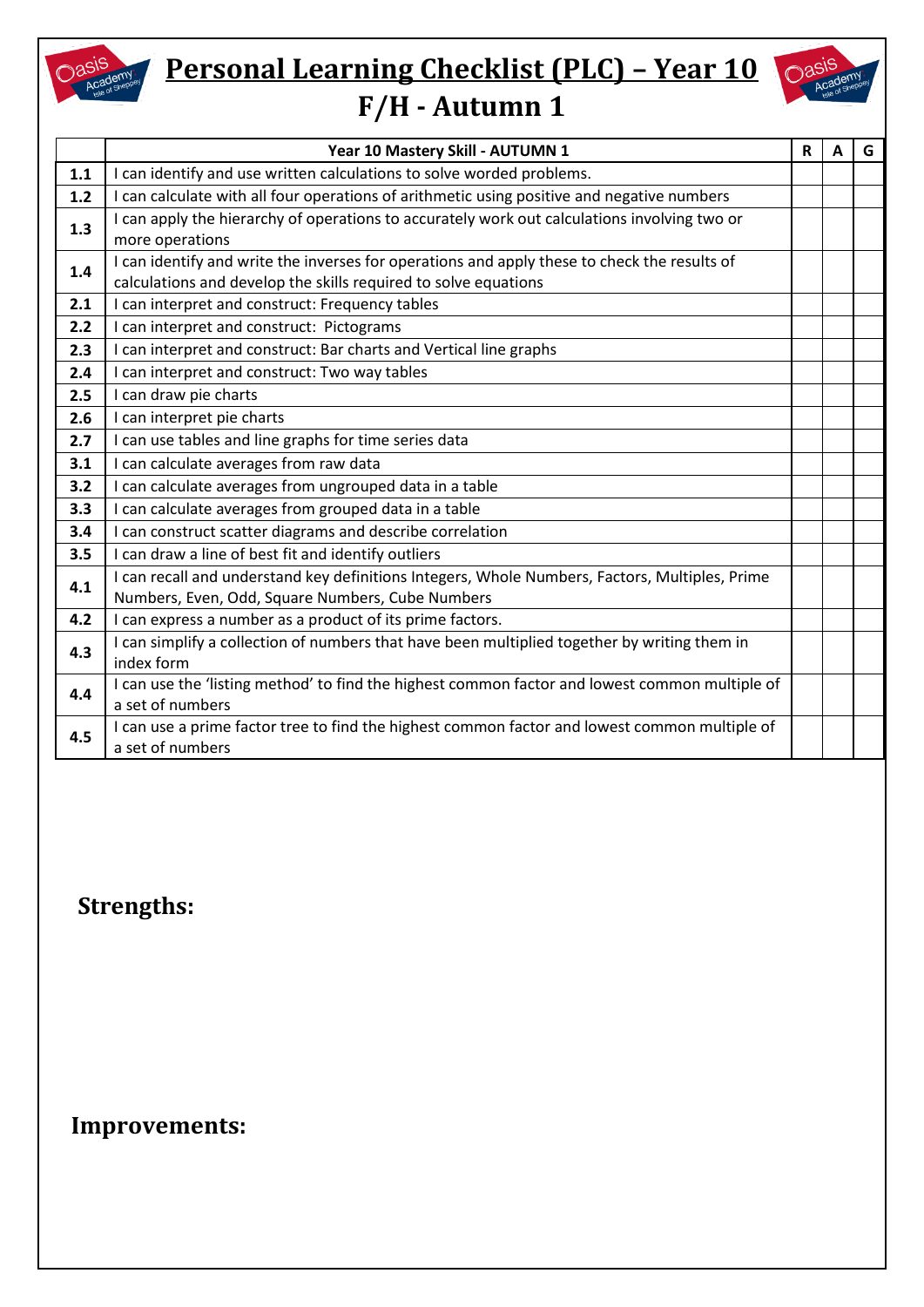# **Personal Learning Checklist (PLC) – Year 10**



### **F/H - Autumn 2**

| Term 2 - Year 10 PLC                                                          | R | A |  |
|-------------------------------------------------------------------------------|---|---|--|
| I can write and simplify ratios                                               |   |   |  |
| I can relate ratios to fractions                                              |   |   |  |
| I can divide a quantity into a ratio                                          |   |   |  |
| I can solve problems with ratio                                               |   |   |  |
| I can use direct proportion                                                   |   |   |  |
| I can use the unitary method                                                  |   |   |  |
| I can calculate inverse proportion                                            |   |   |  |
| I can use Pythagoras' theorem to find missing sides in right angled triangles |   |   |  |
| I can solve problems with right angled triangles using Pythagoras             |   |   |  |
| I can label sides and angles in right angled triangles                        |   |   |  |
| I can identify trigonometric ratios                                           |   |   |  |
| I can use trigonometry to find a missing side                                 |   |   |  |
| I can use trigonometry to find a missing angle                                |   |   |  |

### **Strengths:**

**Oasis**<br>Academy

 **Improvements:**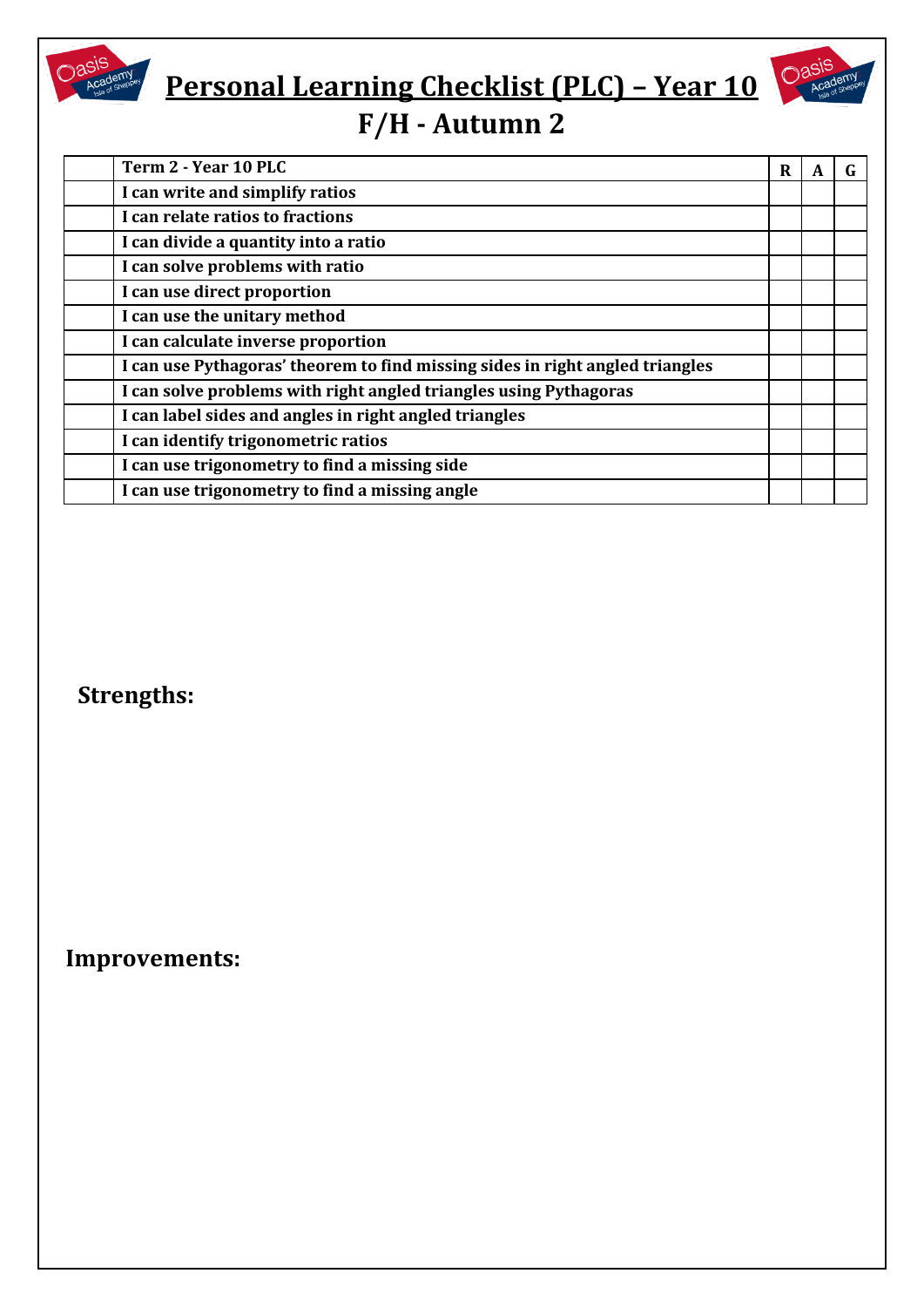

# **Personal Learning Checklist (PLC) – Year 10**



| Term 3 - Year 10 PLC                        | R | A | G |
|---------------------------------------------|---|---|---|
| I can simplify fractions                    |   |   |   |
| I can add/subtract fractions                |   |   |   |
| I can multiply/divide fractions             |   |   |   |
| I can understand a probability scale        |   |   |   |
| I can calculate basic probability           |   |   |   |
| I can find probability from a two way table |   |   |   |
| I can draw a sample space diagram           |   |   |   |
| I can list all possible outcomes of events  |   |   |   |
| I can read frequency trees                  |   |   |   |
| I can find probability from frequency trees |   |   |   |
| I can read venn diagrams                    |   |   |   |
| I can find probability from venn diagrams   |   |   |   |
| I can complete tree diagrams                |   |   |   |
| I can find probability from tree diagrams   |   |   |   |

### **Strengths:**

 **Improvements:**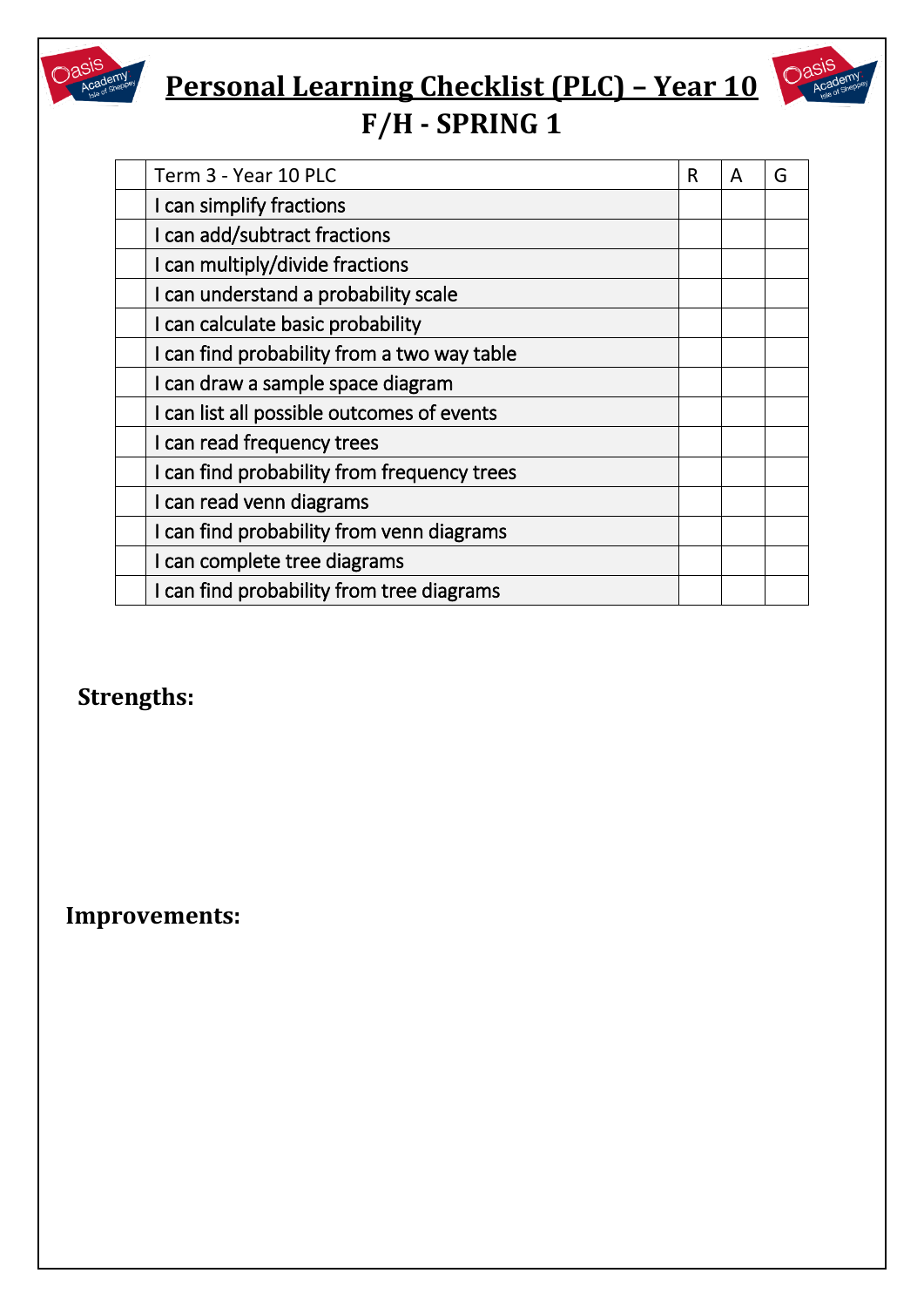

# **Personal Learning Checklist (PLC) – Year 10 F/H - SPRING 2**

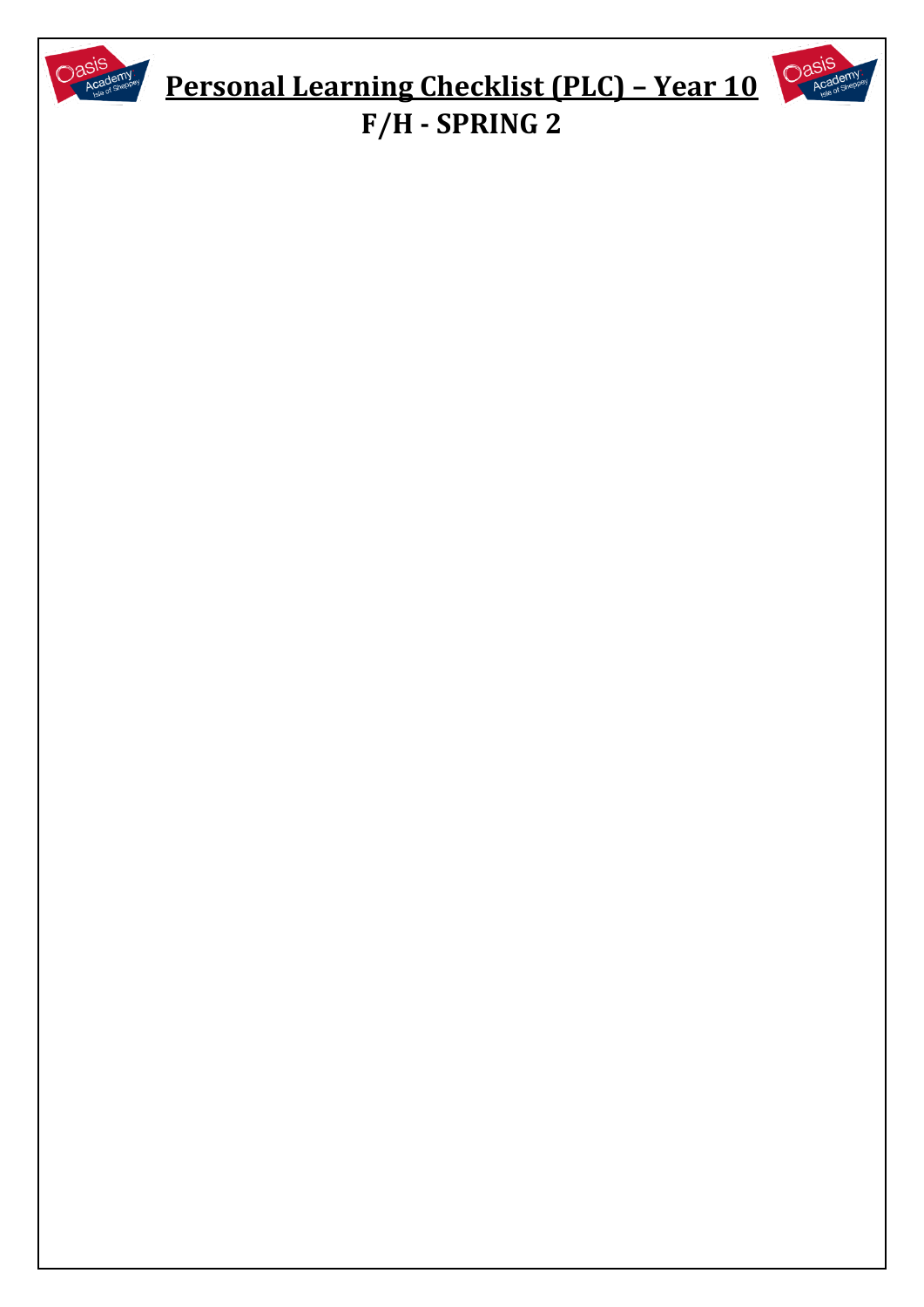

## **Personal Learning Checklist (PLC) – Year 10 OasiS F/H - SUMMER 1**